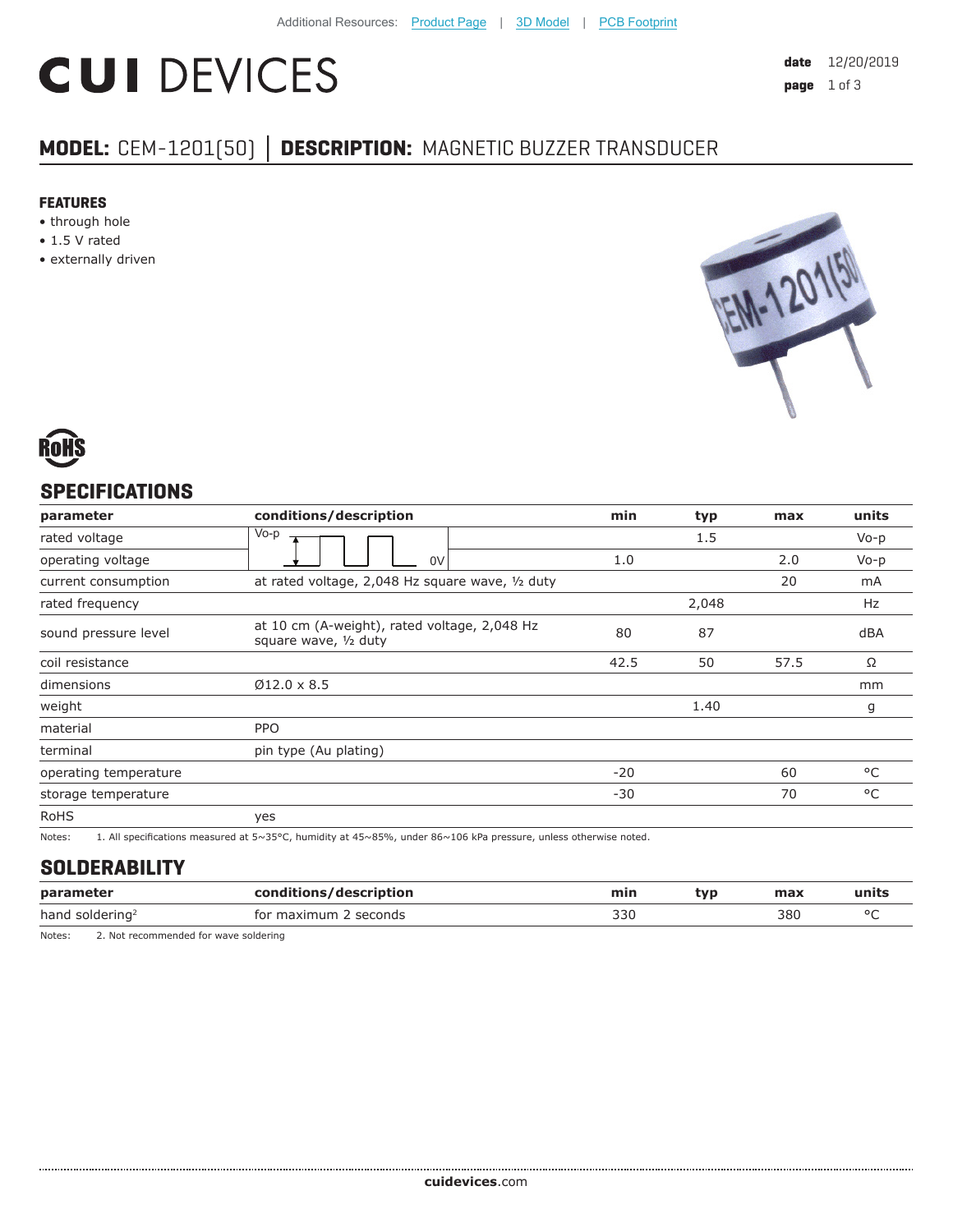#### **MECHANICAL DRAWING**



### **FREQUENCY RESPONSE CURVE**



#### **APPLICATION CIRCUIT**

.................................